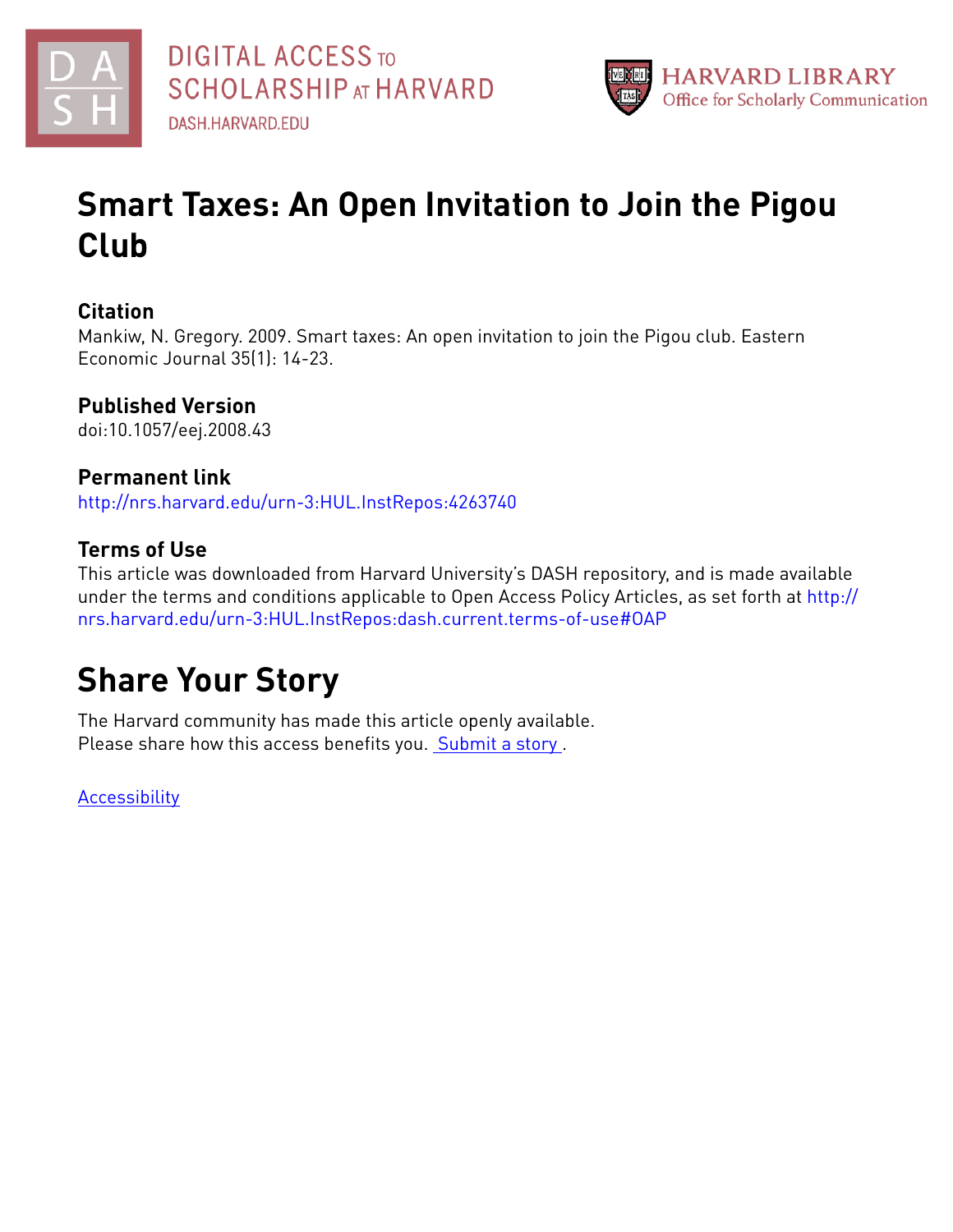### **Smart Taxes: An Open Invitation to Join the Pigou Club**

By N. Gregory Mankiw

Harvard University

#### Abstract

 Many economists favor higher taxes on energy-related products such as gasoline, while the general public is more skeptical. This essay discusses various aspects of this policy debate. It focuses, in particular, on the use of these taxes to correct for various externalities—an idea advocated long ago by British economist Arthur Pigou.

Based on a talk presented at the Eastern Economic Association, March 8, 2008.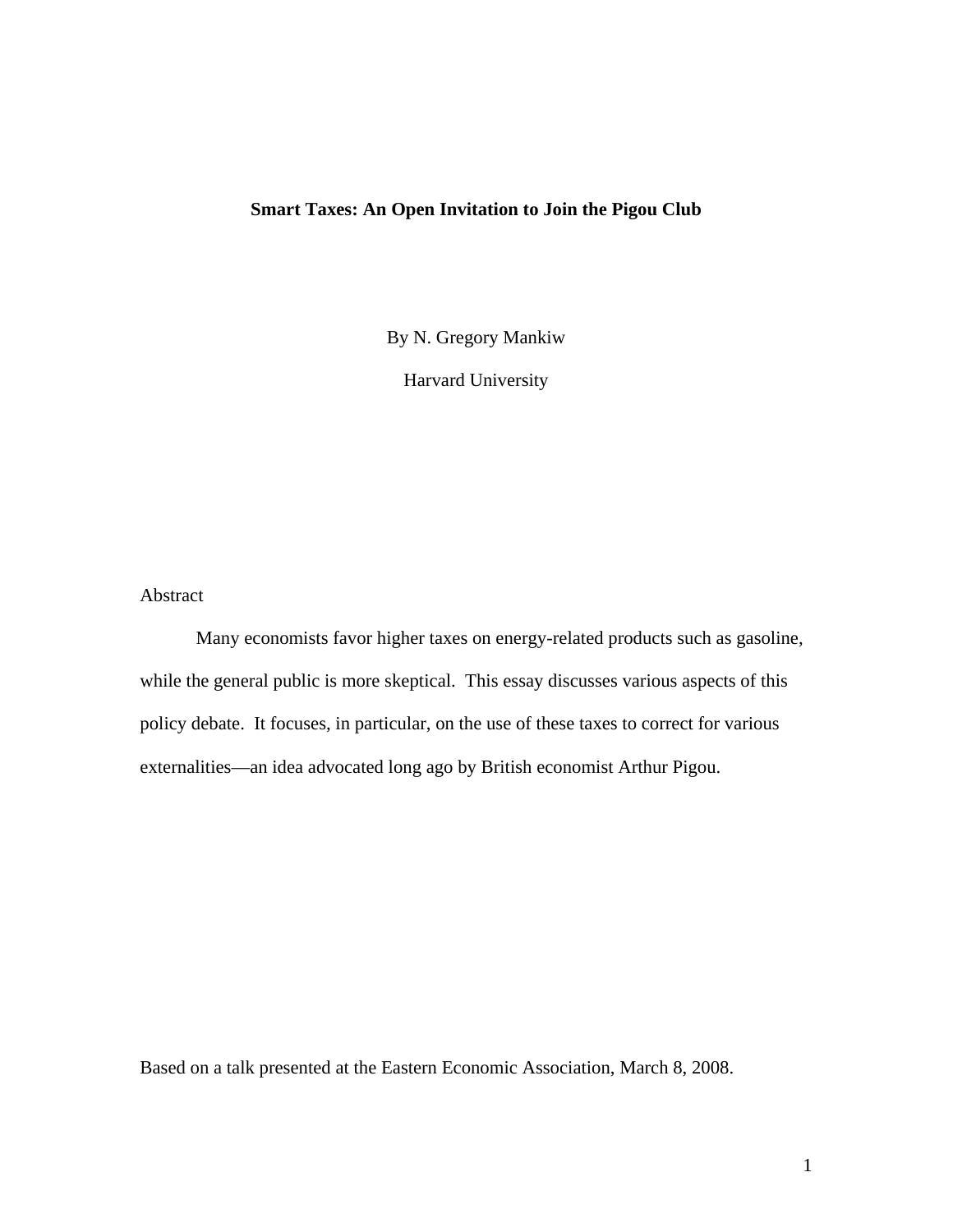As an economics educator, I have always been fascinated by topics about which there is a large gap between the beliefs of economists and those of the general public. For example, economists are generally supportive of free trade among nations, while the public is more skeptical. Economists oppose rent control, while much of the public supports the policy.

 In these and other cases where economists and mere muggles don't see eye-toeye, you shouldn't be surprised to hear that I am quick to side with my fellow economists. I like to think that this reaction is more than mere professional solidarity but is, instead, a symptom of my commitment to rational thought. Unlike most people, who spend their time thinking about their children, local sports team, or favorite sitcom, economists have devoted much of their lives to thinking about such things as international trade and rent control. That fact may make us boring at cocktail parties, but it does have some offsetting benefits. It is not a stretch to believe that more thought about an issue leads to more reliable conclusions. As a result, I feel comfortable with conclusion that, regarding these issues, economists are right and the general public is just ill informed.

 My topic for today is a policy about which there is a particularly large gap between economists and the public: Pigovian taxation. In particular, I want to talk about taxes on energy-related products, such as gasoline taxes. Not long ago, the economist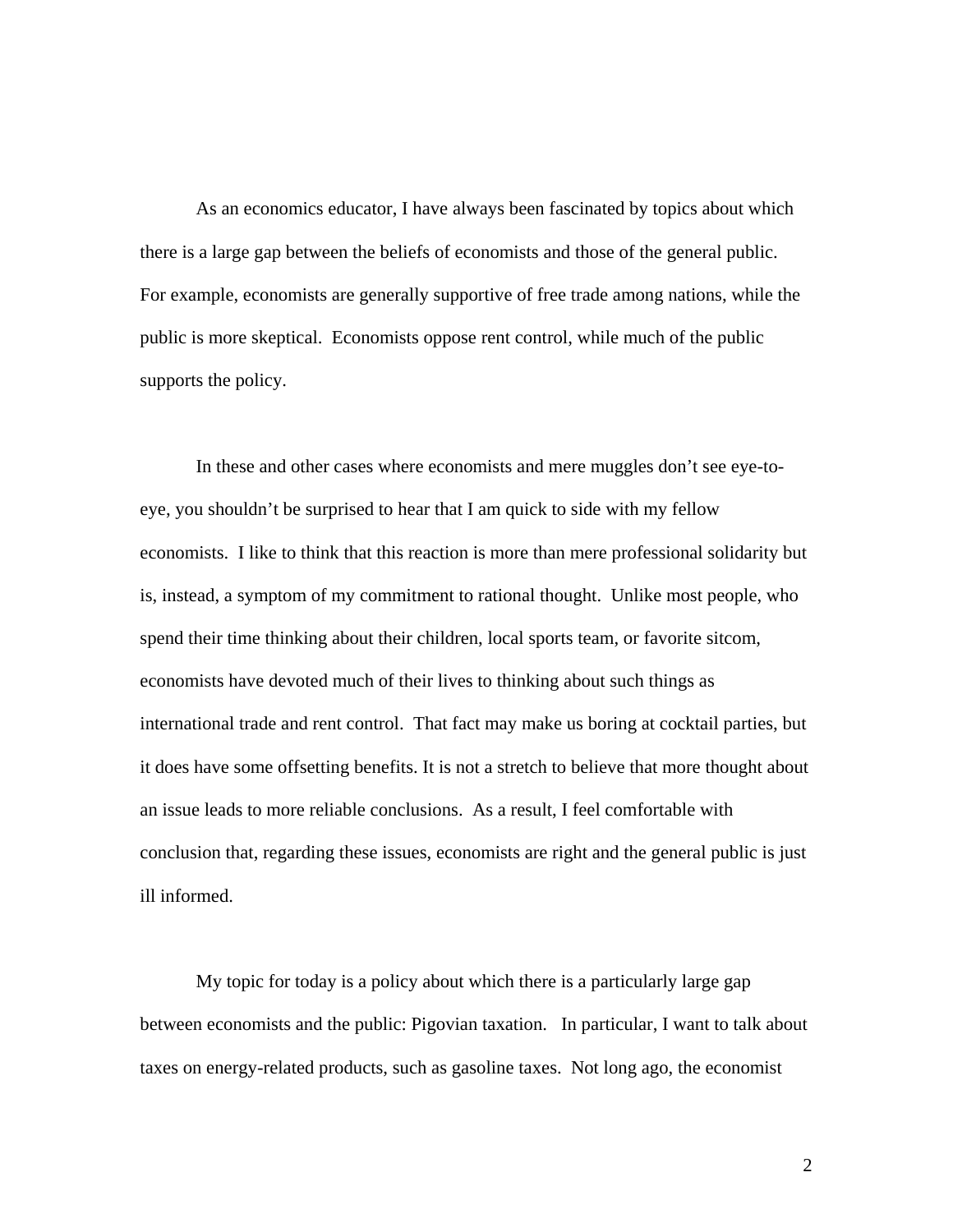Steve Levitt, coauthor of the best-seller *Freakonomics*, wrote on his blog, "For a long time I have felt the price of gasoline in the United States was way too low. Pretty much all economists believe this." Levitt then went on to argue for higher taxes on gasoline. At about the same time, Speaker of the House Nancy Pelosi had precisely the opposite perspective. She announced "a series of hearings to address rising gas prices—focusing on the causes, the burdens they put on American families and businesses, and solutions."

 Both Levitt and Pelosi represent beliefs that are widespread among their respective constituencies. Let's start with the economists. In a 2006 survey of PhD members of the American Economic Association, 65.0 percent agreed that "the U.S. should increase energy taxes." (Whaples 2006) Similarly, the Wall Street Journal asked business economists in 2007, "What is the most economically sound way for the government to encourage development of alternatives to fossil fuels?" The poll found 54 percent advocating "taxes that raise the cost of purchasing fossil fuels." (Izzo 2007) Levitt may overstate things when he said all economists favor higher taxes on gasoline, but he is right that a majority do.

Compare these results to a Wall Street Journal poll of the general public. The Journal found that "a majority of Americans believe it is important to reduce the energy consumption from automobile use." But how did they want to do this? The Journal reported that "79% of respondents said encouraging the development and use of alternative fuels is important and 73% said it is important to increase fuel efficiency standards on all vehicles. Only 5% of those polled said they support creating a tax on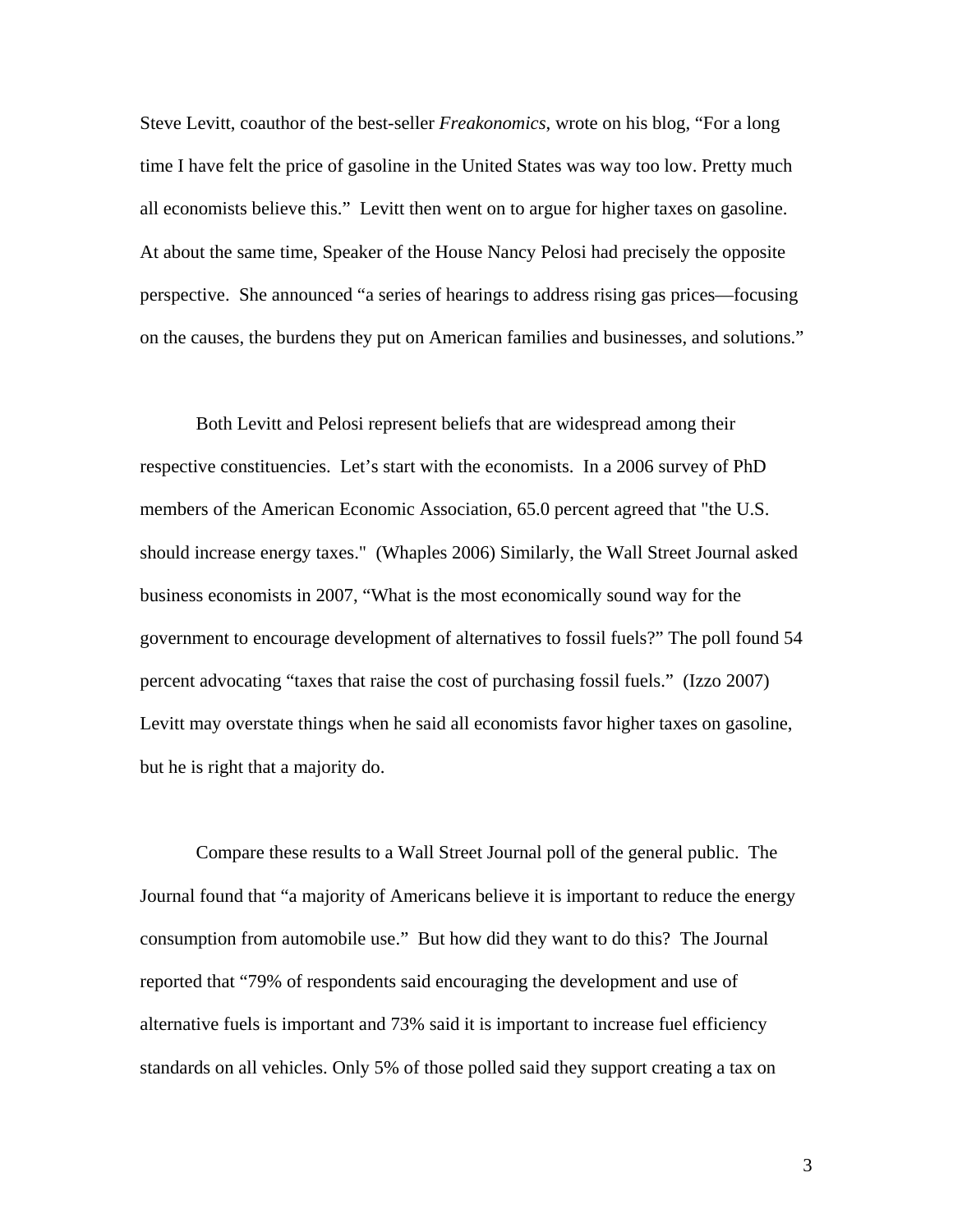driving." (Bright 2007) In the face of these numbers, it is no surprise that our political leaders such as Nancy Pelosi generally avoid talk of higher energy taxes.

 In a democracy, of course, economic policy is set not by economists but by the general public. One of my favorite books of recent years is Bryan Caplan's treatise *The Myth of the Rational Voter*, subtitled *Why Democracies Choose Bad Policies*. The answer Caplan offers is that voters are worse than ignorant about basic economic principles of good policy. Ignorance, at least, would have the virtue of being random and so perhaps would average out to zero in a large population. Instead of being merely ignorant, voters hold onto systematically mistaken beliefs. And politicians, whose main job is to get elected, mold those mistaken beliefs into bad public policy. To quote Caplan, "What happens if fully rational politicians compete for the support of irrational voters- specifically, voters with irrational beliefs about the effects of various policies? It is a recipe for mendacity."

 The Caplan thesis goes a long way toward explaining current public policy regarding Pigovian taxation. I believe that most politicians understand the arguments for higher taxes on gasoline and other energy products and are often privately convinced by them. But they also know that the general public is not convinced, and so they feign opposition. I am confident, however, that if the public were ever to change its mind on the matter, our political leaders would quickly follow suit.

What I would like to do here is to make the case for increased use of Pigovian taxation. If you are a person skeptical of higher gasoline and energy taxes, you are the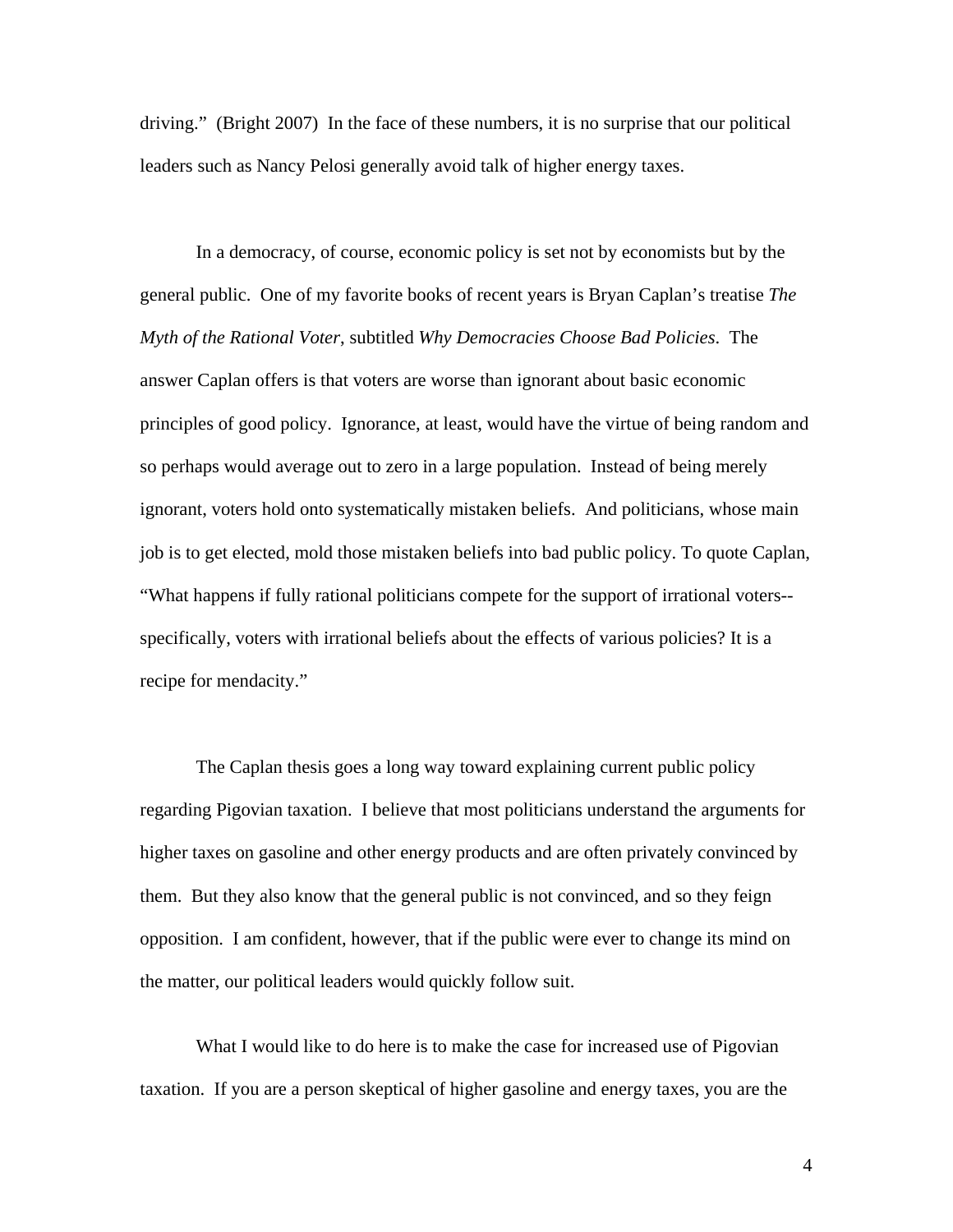person I am trying to convince. If you are someone who already agrees with me, I hope to arm you with some arguments you can use to convince your fellow citizens. For believers in Pigovian taxation such as myself, the primary task ahead is one of education. To many economists, the basic argument for increased use of Pigovian taxes is so straightforward as to be obvious. But as George Orwell once put it, "We have now sunk to a depth where the restatement of the obvious is the first duty of intelligent men."

#### **Market Efficiency and Corrective Taxes**

 One big lesson of basic microeconomics is that under certain conditions, markets allocate resources efficiently. I think of this as the magic of Adam Smith's invisible hand. In more advanced courses in economics, the efficiency of market outcomes is derived with extraordinary rigor, and it is called the "first fundamental theorem of welfare economics."

 The job of economic theorists is to prove theorems. The job of policy economists is to figure out which theorems to apply. All theorems are based on axioms, so when applying any theorem to the world, one has to evaluate whether the axioms assumed by the theorem are valid. In the case of the fundamental welfare theorem, one key axiom is the absence of externalities. If an economic transaction imposes costs or benefits on individuals who are not part of the transaction, this theorem will not apply, and Adam Smith's invisible hand will fail to lead to an efficient outcome. This is a key lesson taught in introductory economics courses.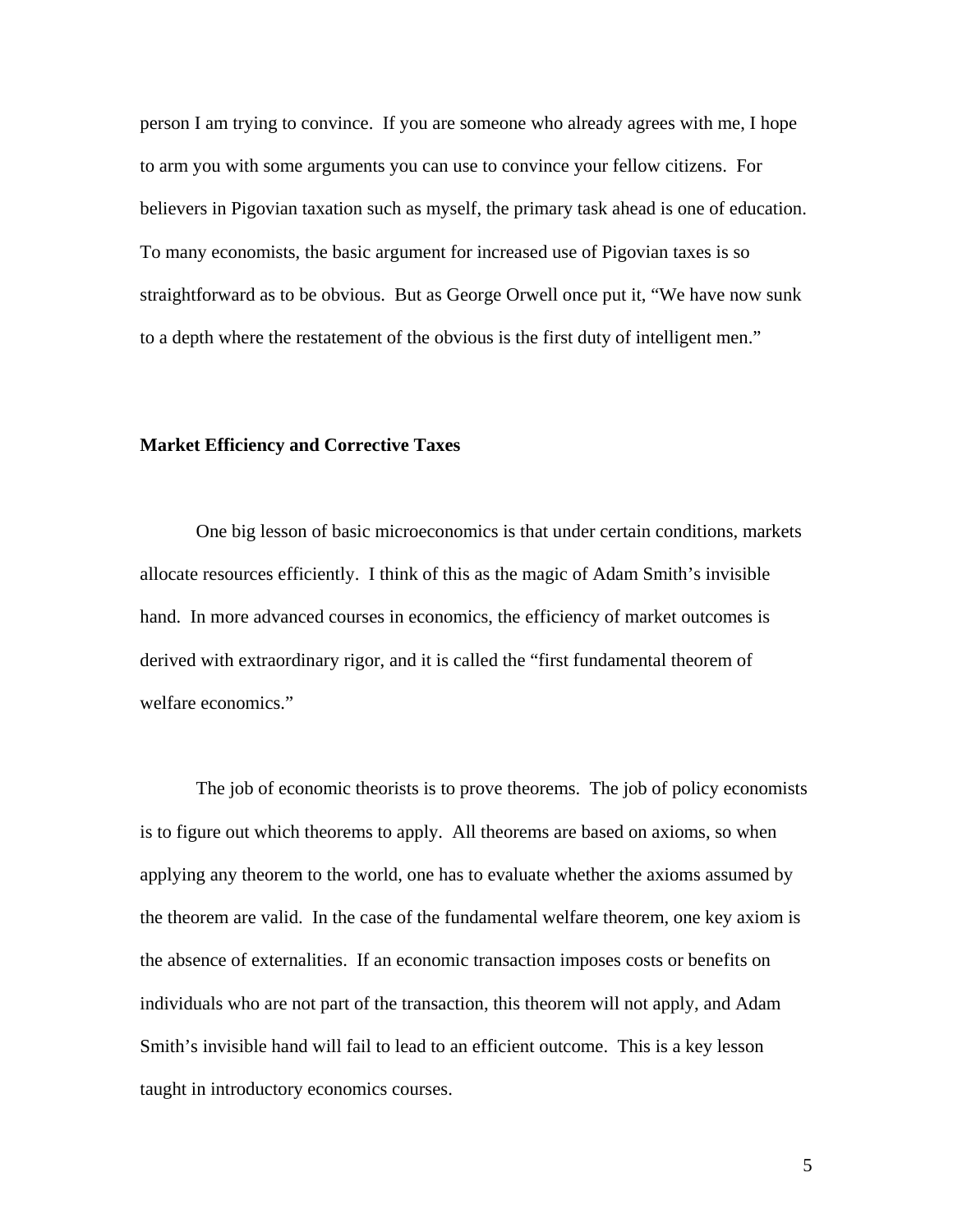There is, however, a simple way to remedy the market failure and restore the optimality properties from the fundamental welfare theorem: Individuals can be charged for the external costs they impose on others (and subsidized for the external benefits they give to others). The solution goes back to Arthur Pigou, the British economist from the early 20<sup>th</sup> century, who was sometimes friend and sometime nemesis to his more famous colleague John Maynard Keynes. In his honor, these corrective measures are called Pigovian taxes.

 For at least two reasons, Pigovian taxes are popular among economists. First, they are often the least invasive way to remedy a market failure. They can restore an efficient allocation of resources without requiring a heavy-handed government intervention into the specific decisions made by households and firms. Second, they raise revenue that the government can use to reduce other taxes, such as income taxes, which distort incentives and cause deadweight losses.

#### **Carbon Emissions and Global Warming**

 The debate over global warming provides a good case study illustrating these general points, and it makes the theoretical case for Pigovian taxes, while not new to economists, particularly timely in the current debate over public policy. I take it as the scientific consensus that the earth is getting warmer and that human emissions of carbon into the atmosphere are the main cause of this trend. I understand that some people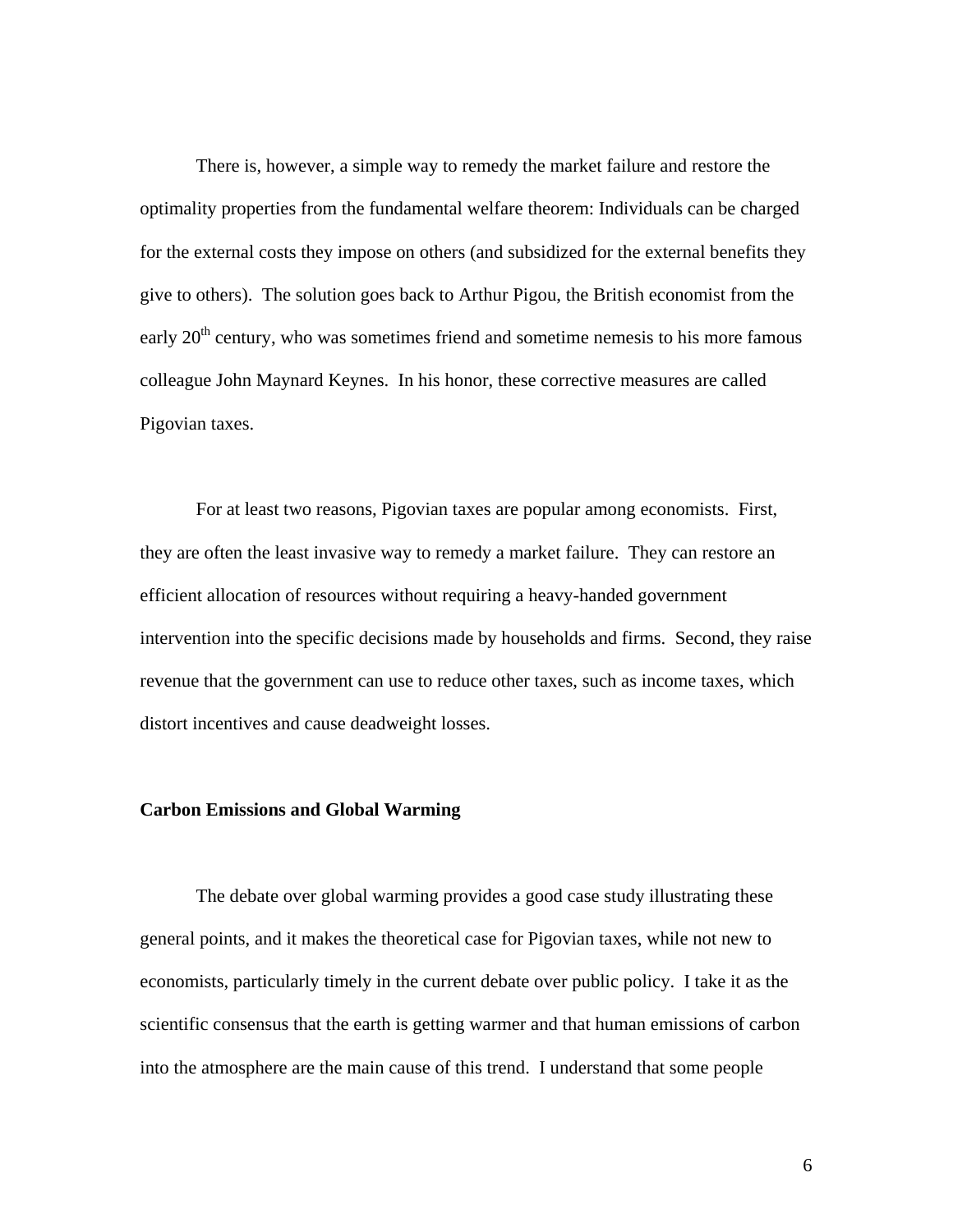dispute this conclusion, but I want to avoid that debate. As an economist, I don't have a comparative advantage in evaluating these scientific arguments. Instead, I will take the current scientific consensus, as I understand it, as my starting point in order to focus on the possible policy responses.

 The economics here is straightforward: Emitting carbon into the atmosphere entails a negative externality. Absent any policy, people will emit too much. The Pigovian policy response is to impose a tax on carbon emission. This will induce households and firms to internalize the carbon externality when deciding, for example, how much to drive, what kind of car to buy, how much electricity to use, what kind of electric power plant to build, and so on.

 The hard part of the problem is figuring out what size tax is appropriate. The right tax would equal the size of the external cost of carbon emission—that much is clear. Unfortunately, there is little consensus about how large that external cost is. One of the most prominent economists studying this topic is Yale's Bill Nordhaus. Nordhaus (2007) has suggested a tax of \$30 per ton of carbon, increasing to about \$85 in 2050. A \$30 carbon tax is fairly modest in size: It would increase the price of gasoline by only about 8 cents per gallon.

By contrast, the economist Nicholas Stern (2006) reached a very different conclusion in a study prominently released by the British government. Stern estimates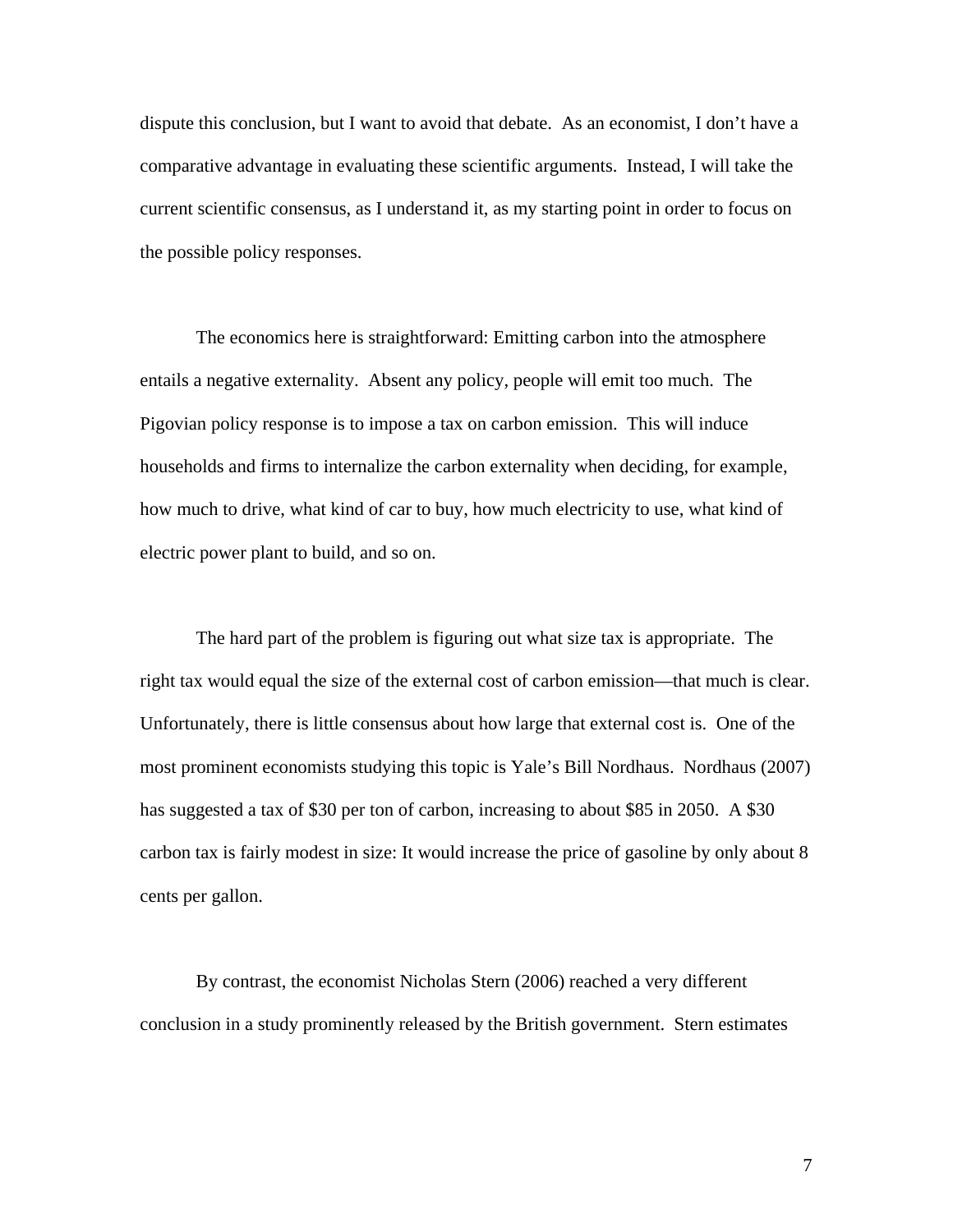the external cost of carbon emission at over \$300 per ton—more than ten times the Nordhaus number.

Part of the disagreement arises from the question of how one should discount the distant future. To see why the discount rate matters so much, let me give you a simple numerical example. Suppose I were to tell you that some event—it could be global warming, or it could be a falling meteor—is going to lower permanently real GDP by \$100 billion dollars starting one century from now. How much would you pay today to avoid that future event? The answer depends on how you trade off dollars today against dollars in the future, which is measured by the discount rate. At a discount rate of 1 percent per year, you would be willing to pay \$3.7 trillion today. At a discount rate of 5 percent per year, the answer is a mere \$15 billion. Plausible changes in the rate of discount can easily change the answer by more than 100-fold. This simple numerical example goes to the heart of a difficult problem: The issue of global warming involves taking costly actions today to avoid adverse outcomes that will occur far in the future. Economists have not yet figured out the best way to calibrate that tradeoff.

So while Nordhaus and Stern would probably agree that a carbon tax is the right policy for dealing with the problem, they would have trouble reaching agreement about its size. But that is, at least, the right debate to be having. Discussing the size of a carbon tax, rather than alternatives to it, would be a big step forward compared to where the public discussion is right now.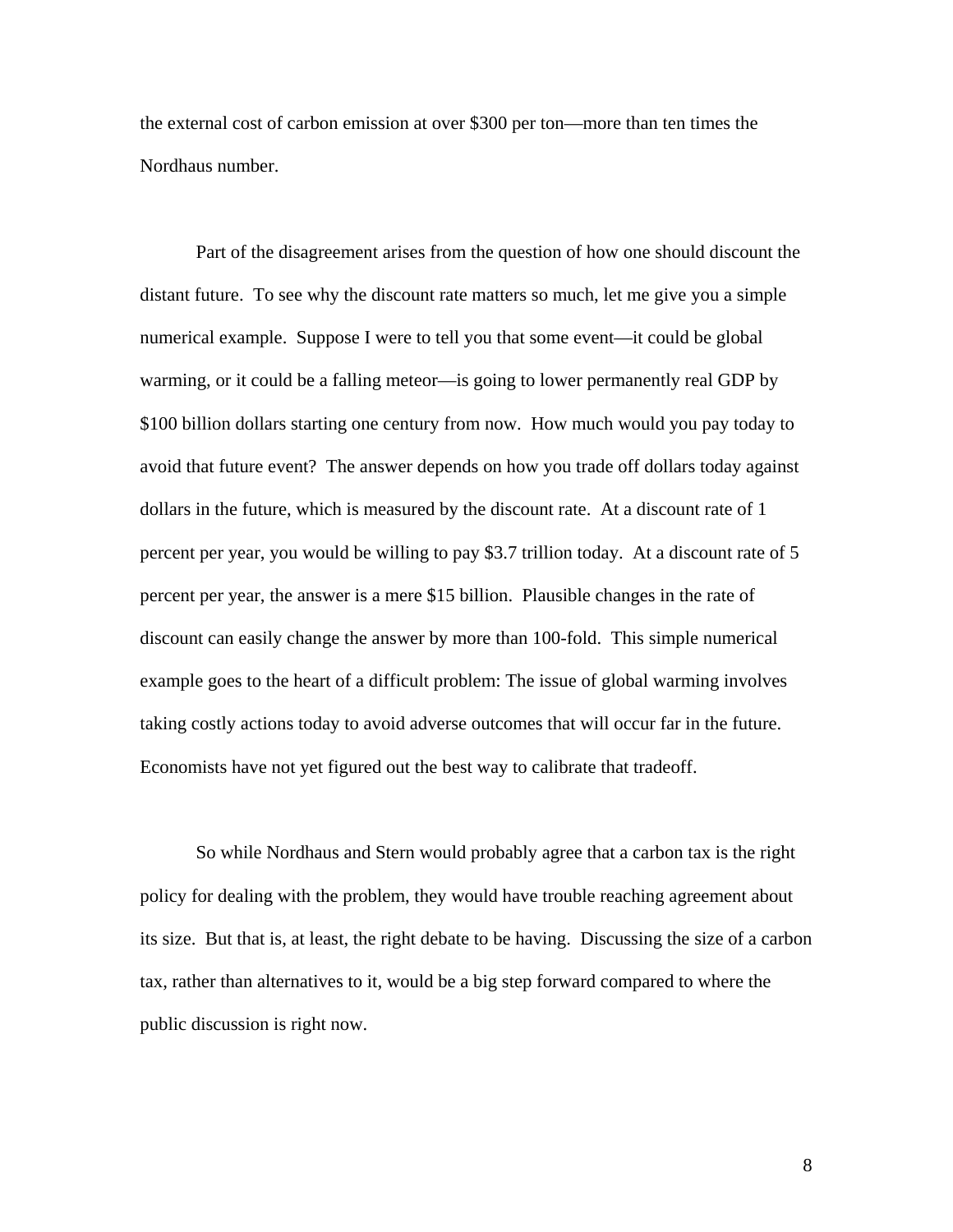#### **Alternatives to the Carbon Tax**

But let me now take a look at the alternatives. The case for a carbon tax looks even stronger after examining the other options on the table.

Let's start with CAFE standards. CAFE here is not a cute French bistro, but rather Corporate Average Fuel Economy. In essence, lawmakers in both political parties want to require carmakers to increase the fuel efficiency of the cars they sell. It is easy to see why passing the buck to auto companies has a lot of popular appeal.

Increased fuel efficiency, however, is not free. Like a tax, the cost of complying with more stringent regulation will be passed on to consumers in the form of higher car prices. But, unlike a tax, the government will not raise any revenue that it can use to reduce other taxes to compensate for these higher prices. (And don't expect savings on gas to compensate consumers in a meaningful way: Any privately cost-effective increases in fuel efficiency would already have been made. The whole purpose of CAFE standards is to require increased efficiency beyond what is privately optimal.)

More important, enhancing fuel efficiency by itself is not the best way to reduce energy consumption. Fuel use depends not only on the efficiency of the car fleet but also on the daily decisions that people make — how far from work they choose to live and how often they carpool or use public transportation.

A carbon tax would provide incentives for people to use less fuel in a multitude of ways. By contrast, merely having more efficient cars encourages more driving. Increased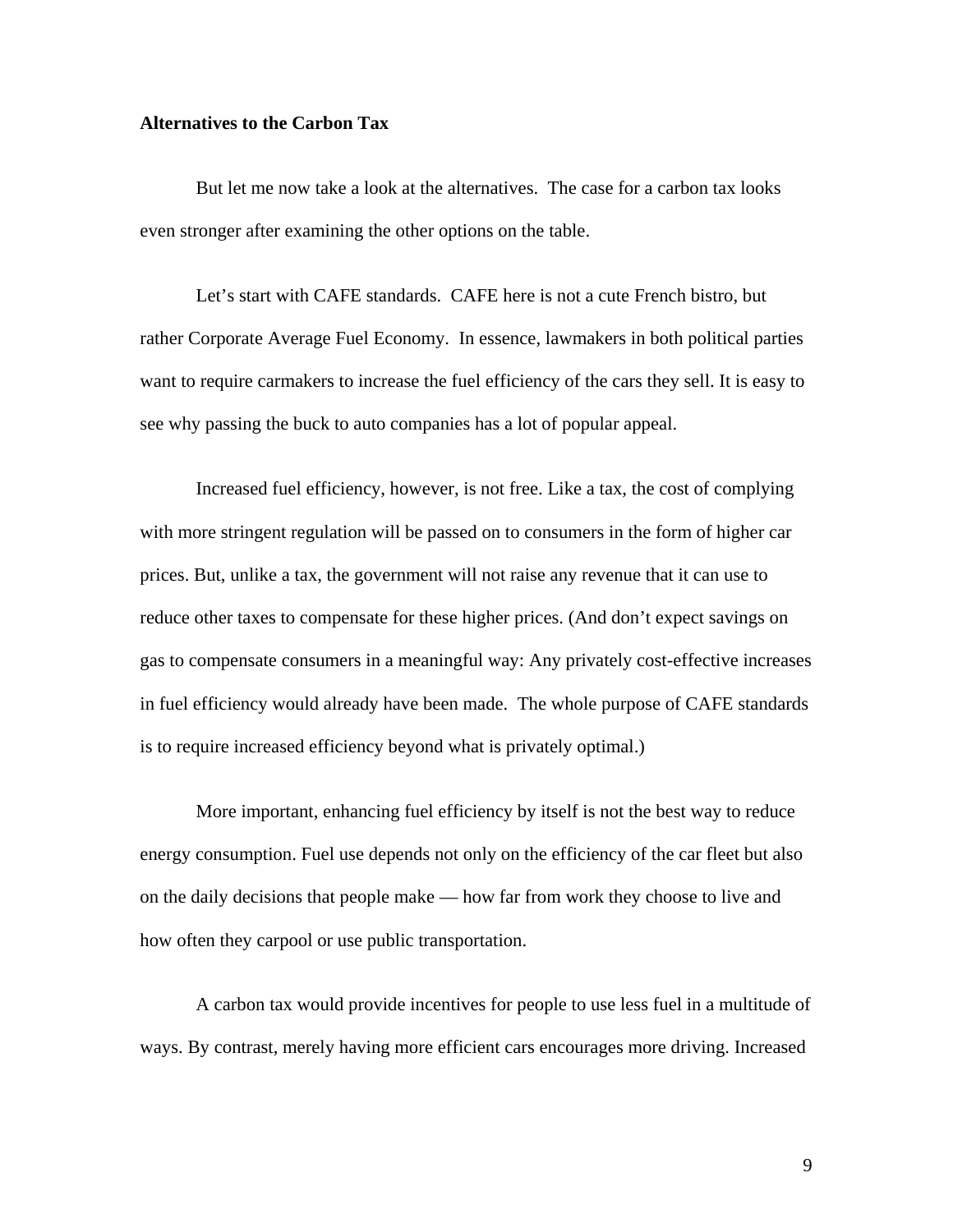driving offsets some of the direct carbon benefit of more having more efficient cars. It also exacerbates other problems, such as accidents and road congestion.

Another popular proposal to limit carbon emissions is a cap-and-trade system, under which carbon emissions are limited and allowances are bought and sold in the marketplace. The effect of such a system depends on how the carbon allowances are allocated. If the government auctions them off, the price of a carbon allowance is effectively a carbon tax. I should note that both Barack Obama and John McCain have at times endorsed auctioning permits under a cap-and-trade system, although neither has made it a prominent part of his campaign, no doubt heeding the sound advice of political advisers.

Unfortunately, the history of cap-and-trade systems for other pollutants suggests that the carbon allowances would probably not be auctioned. Instead, they would be handed out to power companies and other carbon emitters, which would then be free to use them or sell them at market prices. In this case, the prices of energy products would rise as they would under a carbon tax, but the government would collect no revenue to reduce other taxes and compensate consumers.

The problem with such cap-and-trade programs is that they, in essence, give the revenue from a Pigovian tax lump-sum to a regulated entity. Why should an electric utility, for example, be given a valuable resource simply because it has for years polluted the environment? That does not strike me as equitable. A new firm entering the market should not have to pay for something that an incumbent gets for free. And the fact that the incumbent has for years been taking a valuable resource from the rest of society is no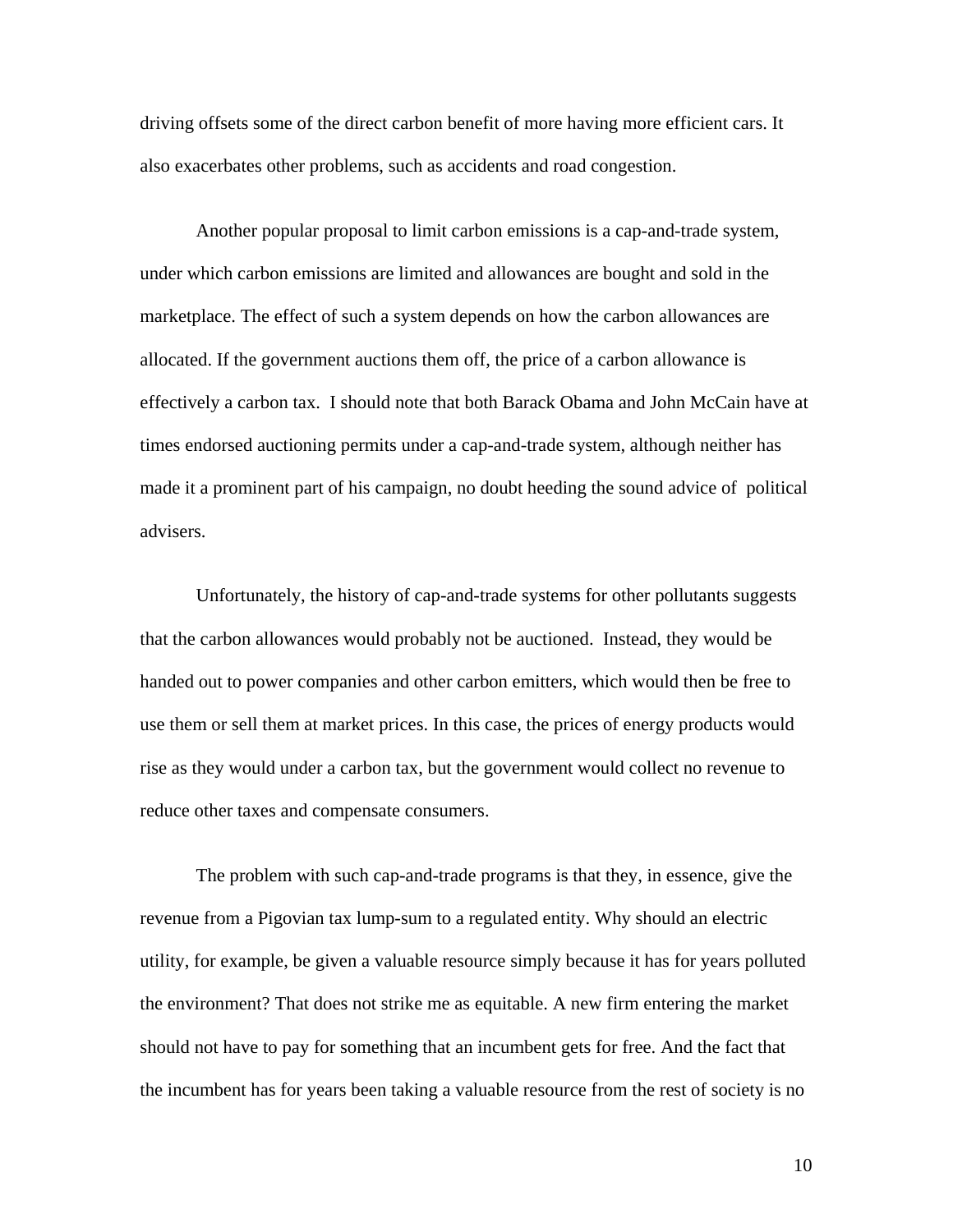reason to think it deserves a free ride in the future. On equity grounds, one could just as easily argue that the incumbents should compensate society for their past misdeeds.

Cap-and-trade systems are also relatively inefficient, for three reasons. First, if pollution rights are allocated based on historical emissions, the prospect of a cap-andtrade system encourages utilities to pollute more before the system is put into effect in order to "earn" pollution rights. Second, unless pollution rights are fully auctioned, they waste the opportunity to use the Pigovian tax revenue to reduce distortionary taxes on labor and capital. Third, if the demand for carbon emissions fluctuates from year to year because of, for example, the business cycle, the price of a pollution permit and thus the marginal cost of abatement would fluctuate over time. Because global warming depends only on the sum of carbon emissions over time, the cost-minimizing path is to smooth the price of emissions and to allow the quantity to fluctuate. That efficient dynamic path is more easily achieved with a Pigovian tax on carbon emissions.

Of course, cap-and-trade systems are better than heavy-handed regulatory systems. But they are not as desirable, in my view, as Pigovian taxes coupled with reductions in other taxes.

#### **International Dimensions of the Problem**

The international dimension of the problem also suggests the superiority of a carbon tax over cap-and-trade. Any long-term approach to global climate change will have to deal with the emerging economies of China and India. By some reports, China is now the world's leading emitter of carbon, in large part simply because it has so many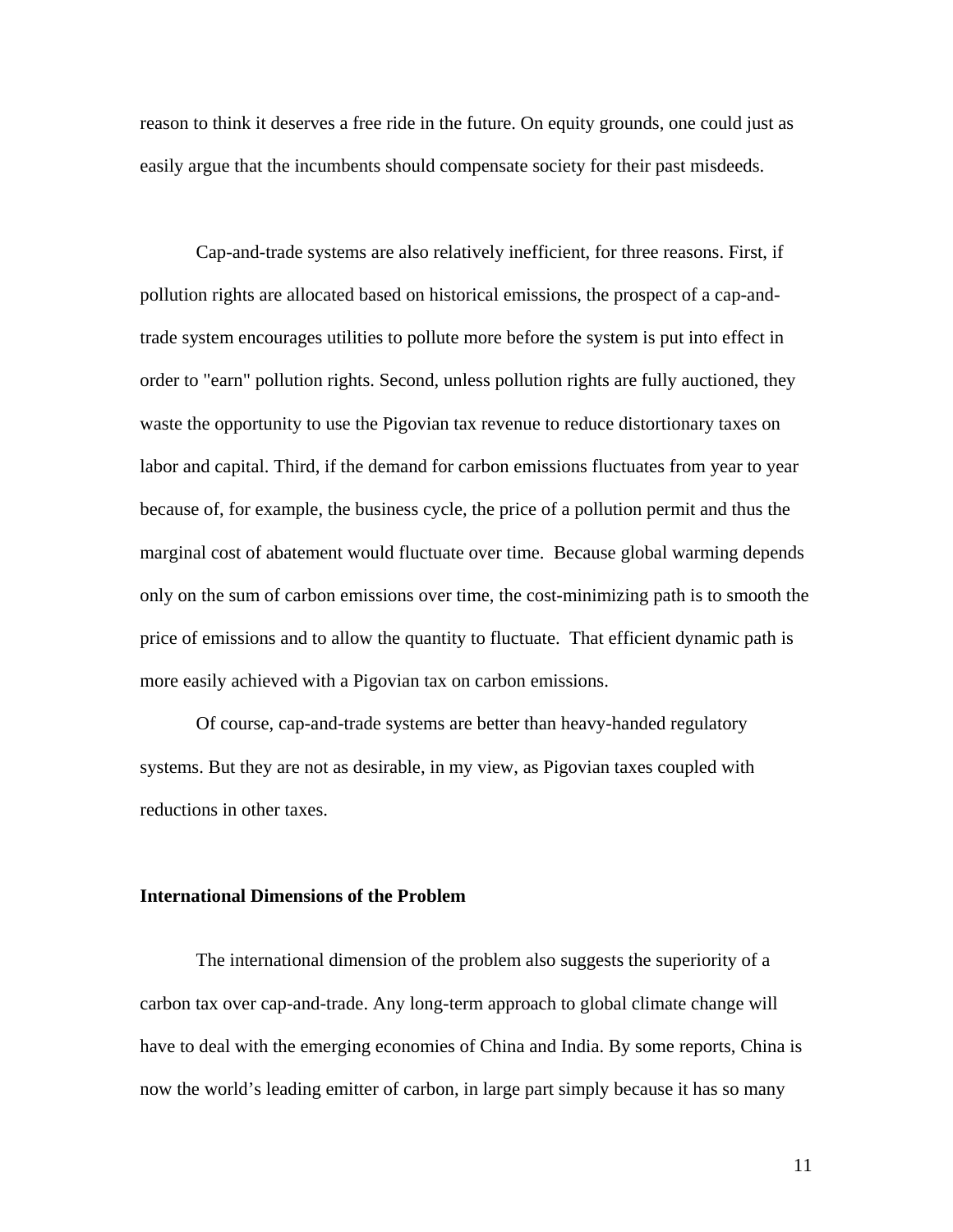people. The failure of the Kyoto treaty to include these emerging economies is one reason why, in 1997, the United State Senate passed a resolution rejecting the Kyoto approach by a vote of 95 to zero.

Agreement on a truly global cap-and-trade system, however, is hard to imagine. Think about how the allowances would be allocated between, say, China and the United States. China is unlikely to be persuaded to accept fewer carbon allowances per person than the United States. Using a historical baseline to allocate allowances, as is often proposed, would reward the United States for having been a leading cause of the problem. China is never going to agree to that.

But allocating carbon allowances based on population alone would create a system in which the United States, with its higher standard of living, would buy allowances from China. American voters are not going to embrace a system of higher energy prices, coupled with a large transfer of national income to the Chinese. Such a system would amount to a massive foreign aid program to one of the world's most rapidly growing economies.

A global carbon tax would be much easier to negotiate. All governments require revenue for public purposes. The world's nations could agree to use a carbon tax as one instrument to raise some of that revenue. No money need change hands across national borders. Each government could keep the revenue from its tax and use it to finance spending or whatever form of tax relief it considered best.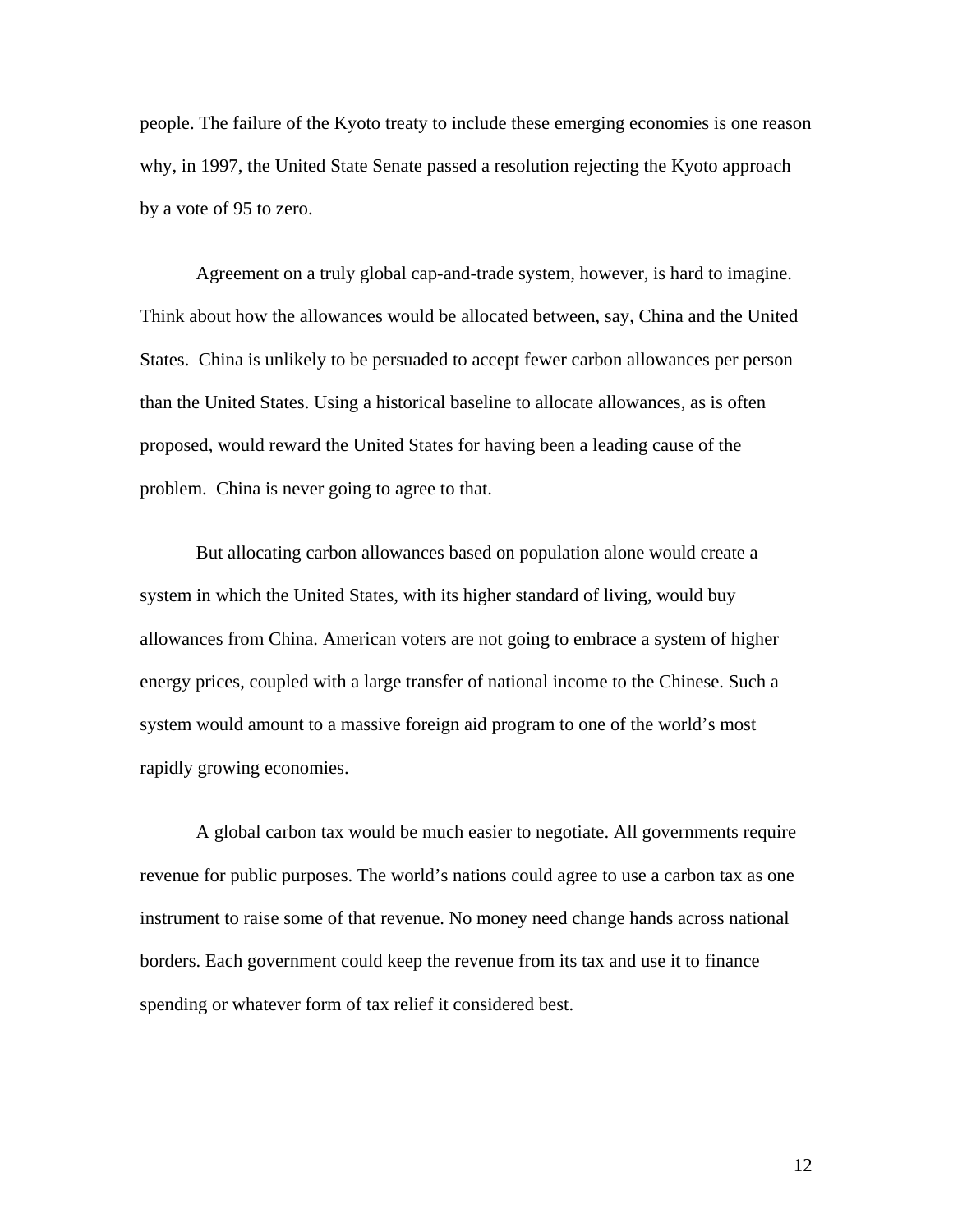#### **Related Externalities**

 So far, I have been talking about global climate change and the case for a carbon tax. I know that some people are skeptical about global warming, and if you are, I am certainly not enough of a scientist to convince you otherwise. I will leave that job to Al Gore. But the case for higher Pigovian taxes is based on more than the conclusion of that particular debate.

 Let me focus on the activity of driving—an activity that takes a sizeable fraction of the average American's waking hours. This activity has a large number of external costs. One of them is carbon emissions, as I have been discussing. Another is local pollution, such as smog.

A third external cost is congestion. Every time I am stuck in traffic, I wish my fellow motorists would drive less, perhaps by living closer to where they work or by taking public transport. And they might well be thinking the same about me. In essence, each of us is imposing external costs on everyone else.

A fourth external cost is accidents and the higher insurance rates we all pay. That is, when I choose to drive, I make it more likely that I will be in an accident. That is, of course, an internal cost that I fully take into account when deciding whether to take my car out of the garage. But, in addition, when I drive, I make it more likely that *you* will be in an accident. That is an external cost, which from an economic standpoint is equivalent to pollution. The numbers here are staggering. According to the U.S.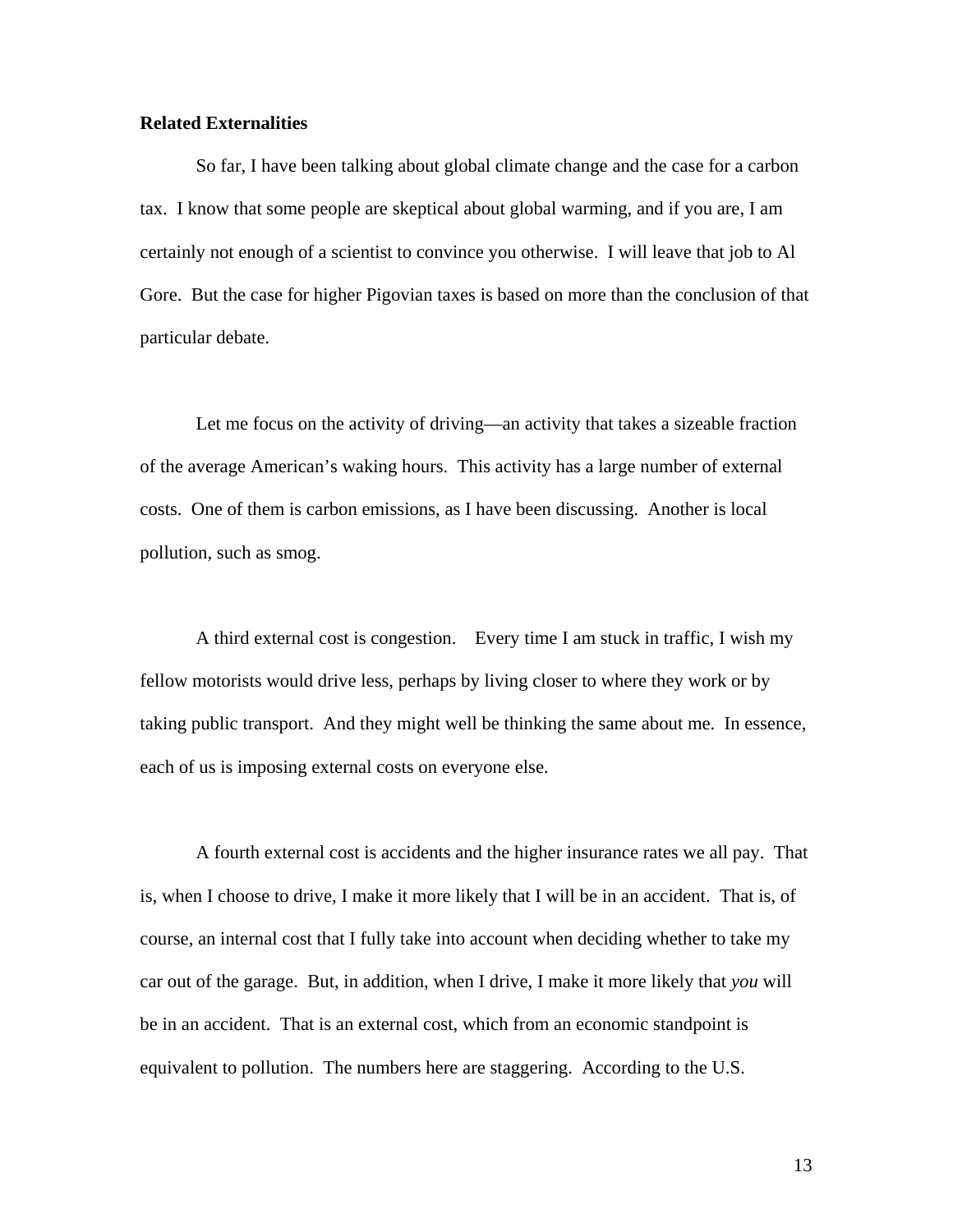National Highway Traffic Safety Administration, there are more than 30 million traffic accidents a year. It estimates that the annual dollar cost of accidents, including property damage and personal injury, amounts to more than \$400 billion a year.

 There is a large literature that tries to put numbers on each of these external costs of driving. An article published in the Journal of Economic Literature in June 2007 summarized the many studies and concluded that the optimal Pigovian tax on gasoline was \$2.10 per gallon. (Parry, Walls, and Harrington 2007) That is well above the current level of taxation in the United States, which is about 40 cents a gallon.

Such a huge increase in the gasoline tax may seem unrealistic to you, but international experience suggests that it is in fact a plausible public policy. Other nations, such as Japan and Ireland, have gas taxes at about the \$2 level suggested in the study. And other nations, such as Germany and England, have gas taxes about \$3 a gallon. The United States is very much an outlier in how little we tax gasoline.

Let's look a little deeper at that \$2.10 figure. Only about 6 cents of that amount came from the external effects associated with global warming. Most of it came from the more mundane externalities. The largest, making up half of the total external cost, was from congestion. The second largest was from accidents. So even if God came down today and told us that global warming was a complete hoax, the case for a much higher Pigovian tax on gasoline would survive, for the simple reason that every time you get in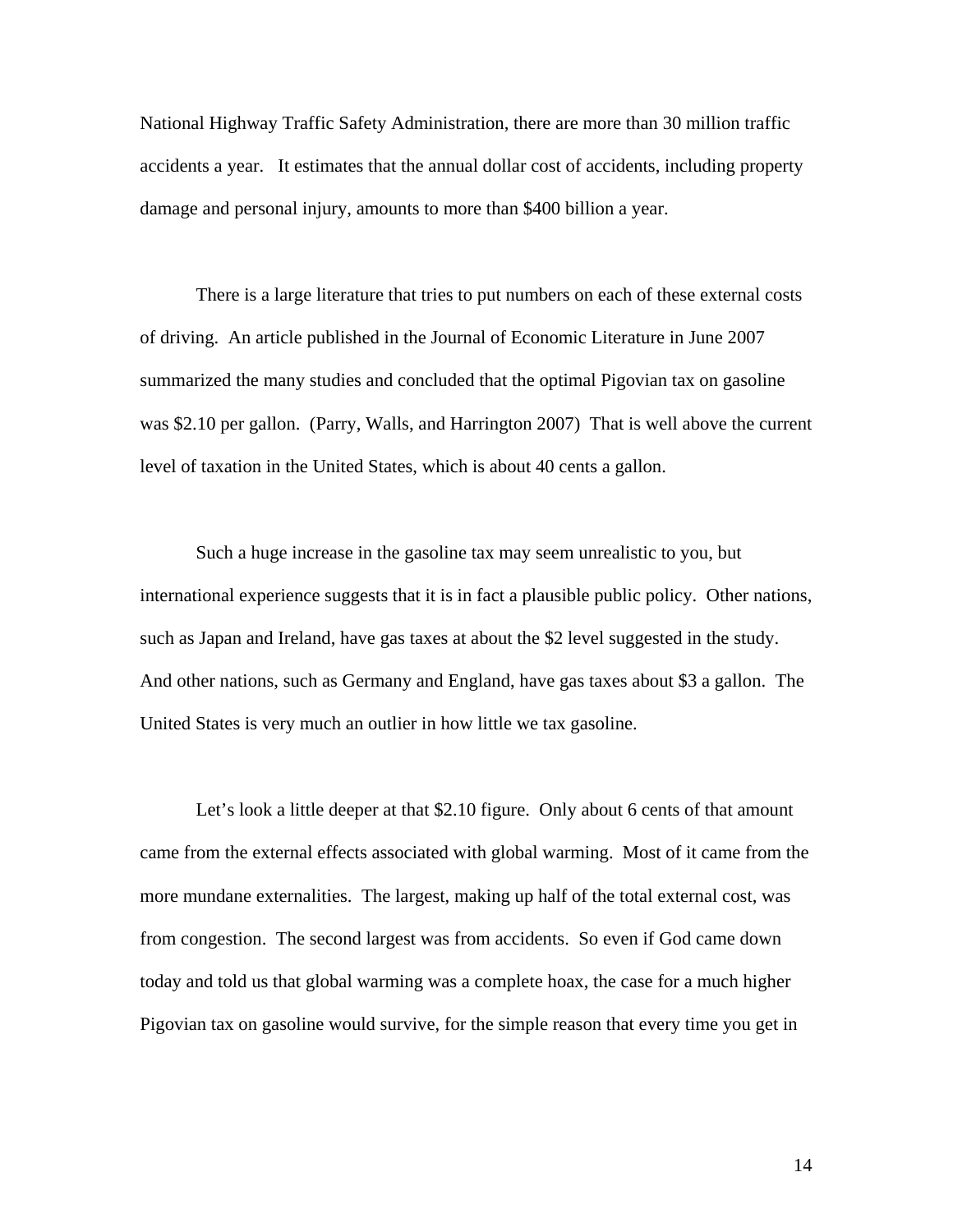your car and drive, you inconvenience other drivers with increased road congestion and you put them at increased risk of being in a traffic accident.

 I should note that a gasoline tax is an imperfect instrument for dealing with externalities such as congestion. One problem is that some roads are more congested than others, and congestion varies by time of day. An ideal Pigovian tax to deal with congestion externalities would adjust the tax to driving conditions. That is not as crazy as it sounds. The city of London has instituted a fee for driving in the most congested part of the city. The idea was pushed by Mayor Ken Livingstone. Livingstone is so leftleaning politically that he has been nicknamed "Red Ken." Livingstone says, however, that he got the idea of congestion pricing from the renowned free-market economist Milton Friedman. New York mayor Michael Bloomberg has recently proposed a similar plan for his city.

#### **Energy Independence**

 There is one argument that you sometimes hear for higher gasoline taxes that I should probably comment on—that it would help us achieve the goal of "energy independence." Politicians from both political parties often proclaim the importance of energy independence as a policy goal, and such proclamations win easy applause from crowds. But they often leave economists scratching their heads.

Without doubt, it would be great if we could wave a magic wand and costlessly reduce the need for imported energy. And, indeed, calls for energy independence are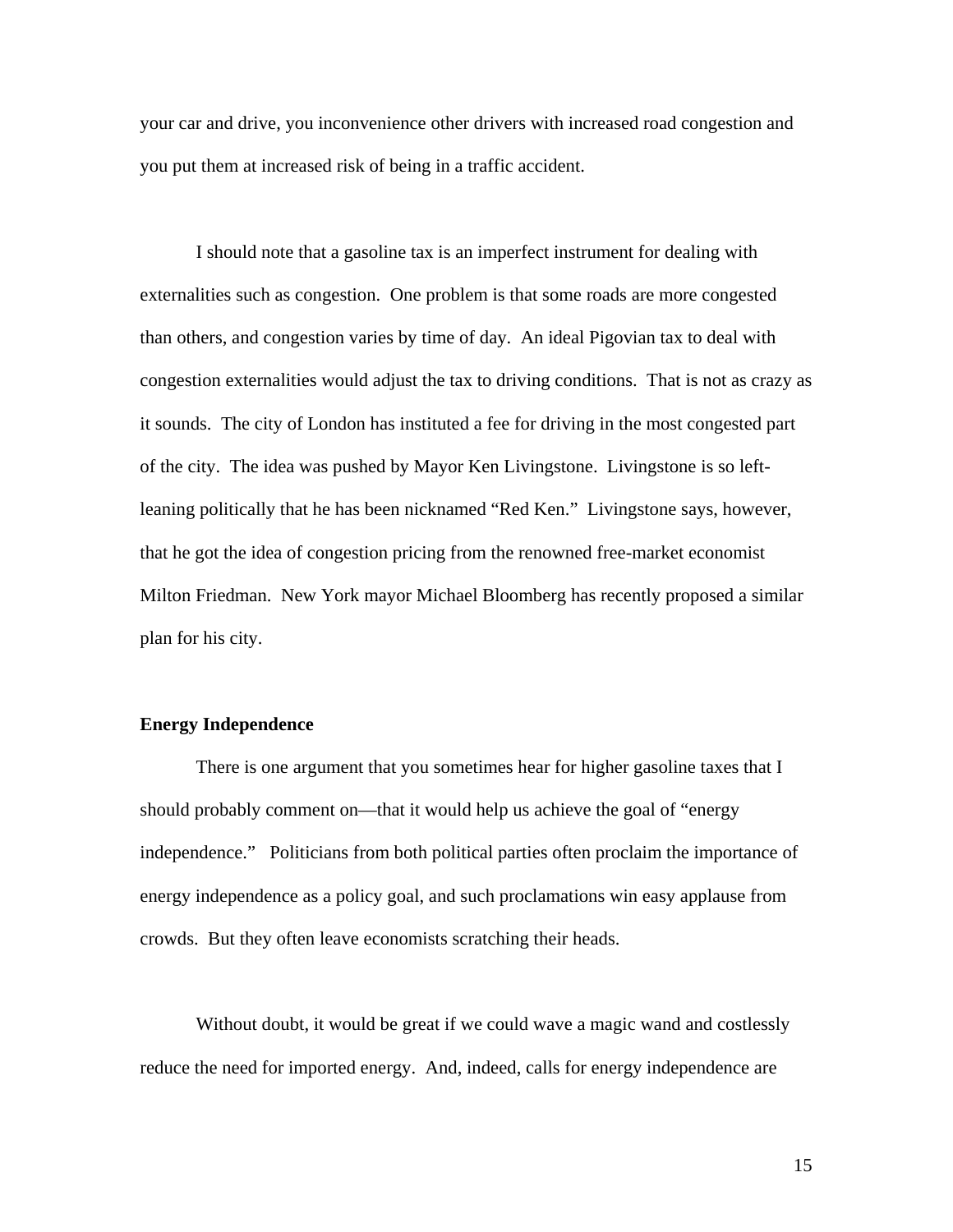usually followed by magic-wand-like claims about what conservation or technological advance is likely to produce. But if we don't have a magic wand, and I don't think we do, what does it mean to call for energy independence? Another word for "independence" is "autarky." If free trade is in general good for a nation, the same set of arguments should apply to energy products.

A related, and perhaps more coherent, argument is that we need to reduce our use of foreign oil for reasons of national security. Many prominent policymakers, including former Fed chairman Alan Greenspan, former Secretary of State George Schultz, and former national security adviser Tony Lake have called for increased taxes on gasoline on national security grounds. Maybe there is a good Pigovian argument related to national security, but as it involves the complicated dynamics of world politics, this argument is hard for an economist to evaluate. But I should note that even if a higher gasoline tax reduced our consumption of oil, we could not decouple our economy from turmoil in the Middle East. The price of oil is set in a world market, and that is true regardless of how much or how little we use. It is hard is escape the fact that American consumers are going to be subject to price volatility arising in other parts of the world.

#### **The Question of Incidence**

Let me turn to another reason why the United States might consider a higher tax on oil, beyond the Pigovian arguments I have been making so far. Another, completely unrelated argument involves the basic theory of tax incidence.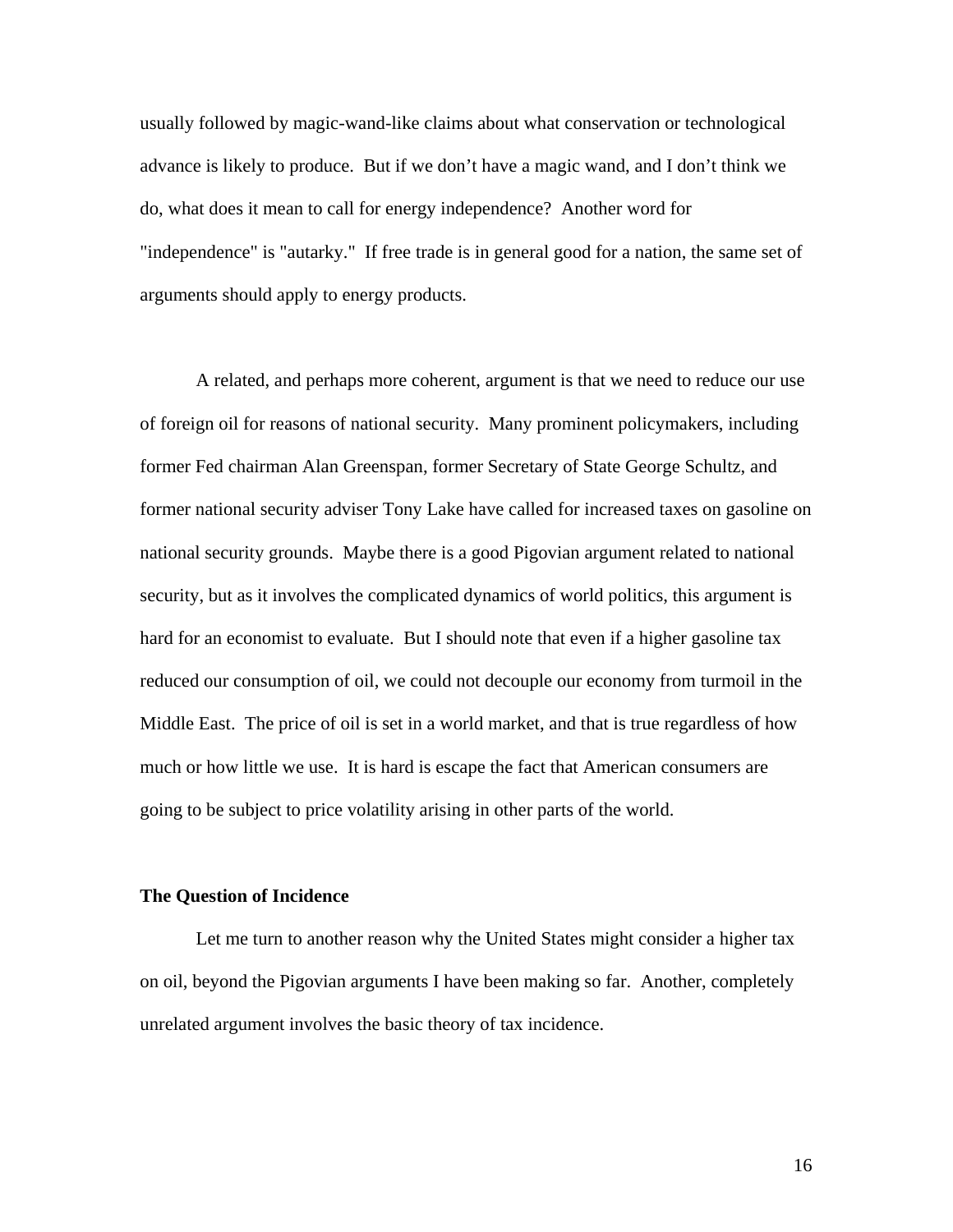So far, I have presumed that the burden of these taxes would be fully borne by consumers. That would be true if the United States were a small country. If this were the case, the world price of oil would not depend on our tax policies.

But the United States is a big oil consumer – in fact, we use almost a quarter of the world's production. As a result, we have substantial market power. Our tax policies can have a significant impact on the world price of oil. This means that, in the long run, part of a U.S. gasoline tax gets paid by the producers of oil, not the consumers. This is an example of what economists call the optimal tariff argument.

Many years ago, the economist Ted Bergstrom (1982) did some calculations trying to estimate optimal tax policy if oil-consuming nations wanted to transfer more OPEC profits to themselves. According to Bergstrom, if each nation pursued a policy on its own (so we get what game theorists call the Nash equilibrium), gas taxes in Europe should be somewhat lower, and gas taxes in the United States should be much higher. If, however, the United States, Europe and Japan all coordinated their policies, so we could reach a cooperative equilibrium, we should all tax oil at a rate of 100 to 200 percent. That would amount to several dollars a gallon of gasoline, compared to about 40 cents now.

This is, without doubt, a sizeable tax hike. I should point out that prices at the pump would rise by much less than the amount of the tax increase, because reduced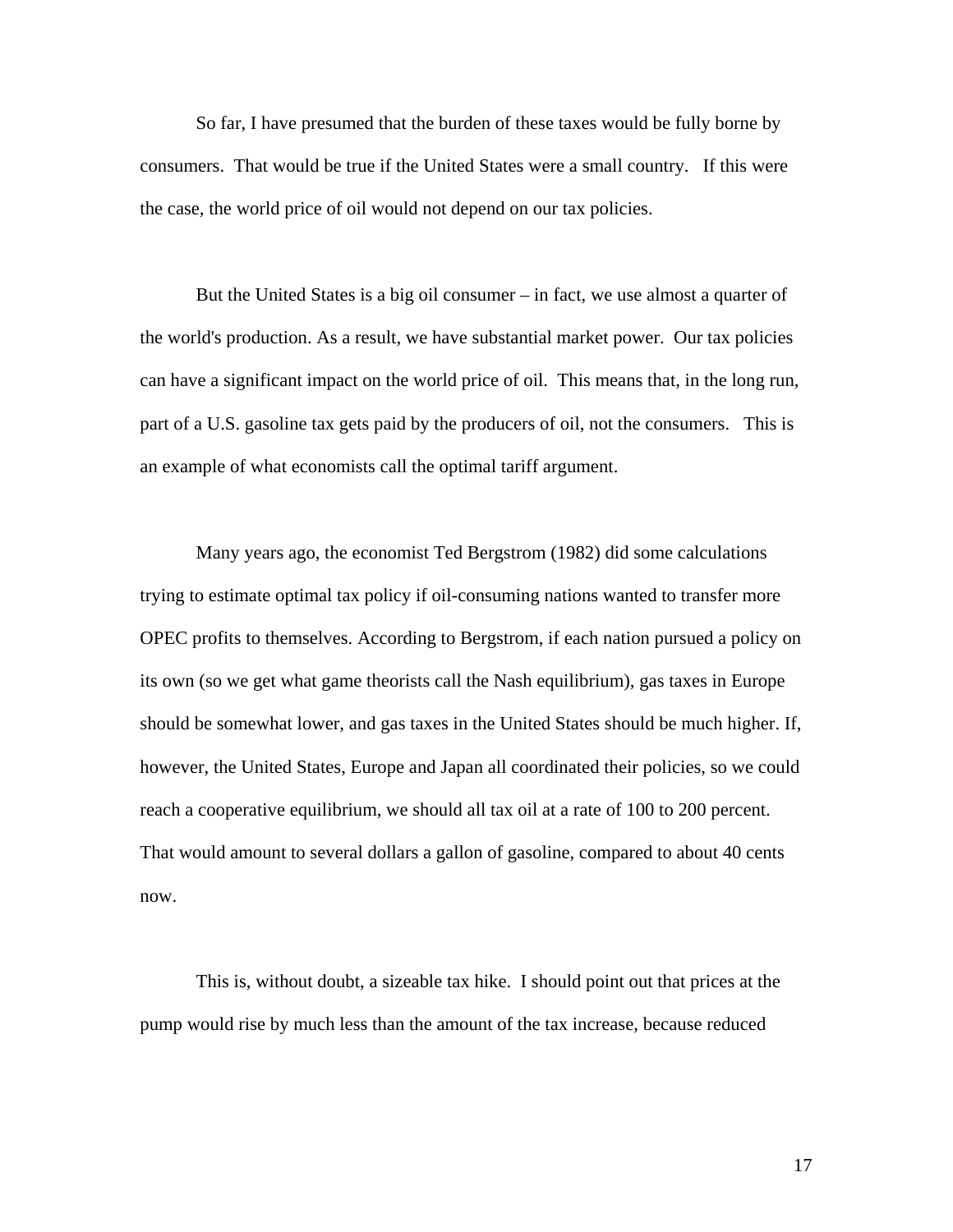consumption would lower world oil prices. That indeed is the point of the policy: to collect some revenue from OPEC.

 As long as I am speaking about incidence and OPEC, let me note a couple of arguments that one hears about this topic. Sometimes, when the world price of oil rises, as it has done recently, commentators say that this is a good thing. They claim, in essence, the price increase is equivalent to the optimal Pigovian tax. This argument is, in my view, more wrong than right. An increase in world oil prices is like a tax on oil, where the revenue from the tax is handed over to world suppliers of oil. I would be a lot less supportive of a Pigovian tax on gasoline if the Congress were going to hand the tax revenue over to the Saudis. I am eager for this tax only if the revenue is to be used to reduce other taxes, either contemporaneously or in the future.

 Another argument you sometimes hear when the world price of oil rises is that Congress should protect consumers from these shocks by suspending gas taxes until world oil prices return to normal. This is a poor idea for a couple reasons. First, the tax is already too low, for the reasons I have been describing. Second, think about how this policy response would affect the incentives facing OPEC. Lowering the gas tax as the world price rises reduces the response of U.S. oil consumption to higher world prices. In other words, it makes the effective demand curve less elastic. With a less elastic demand curve, OPEC would have even more market power than it already has, and it would jack up the price even higher.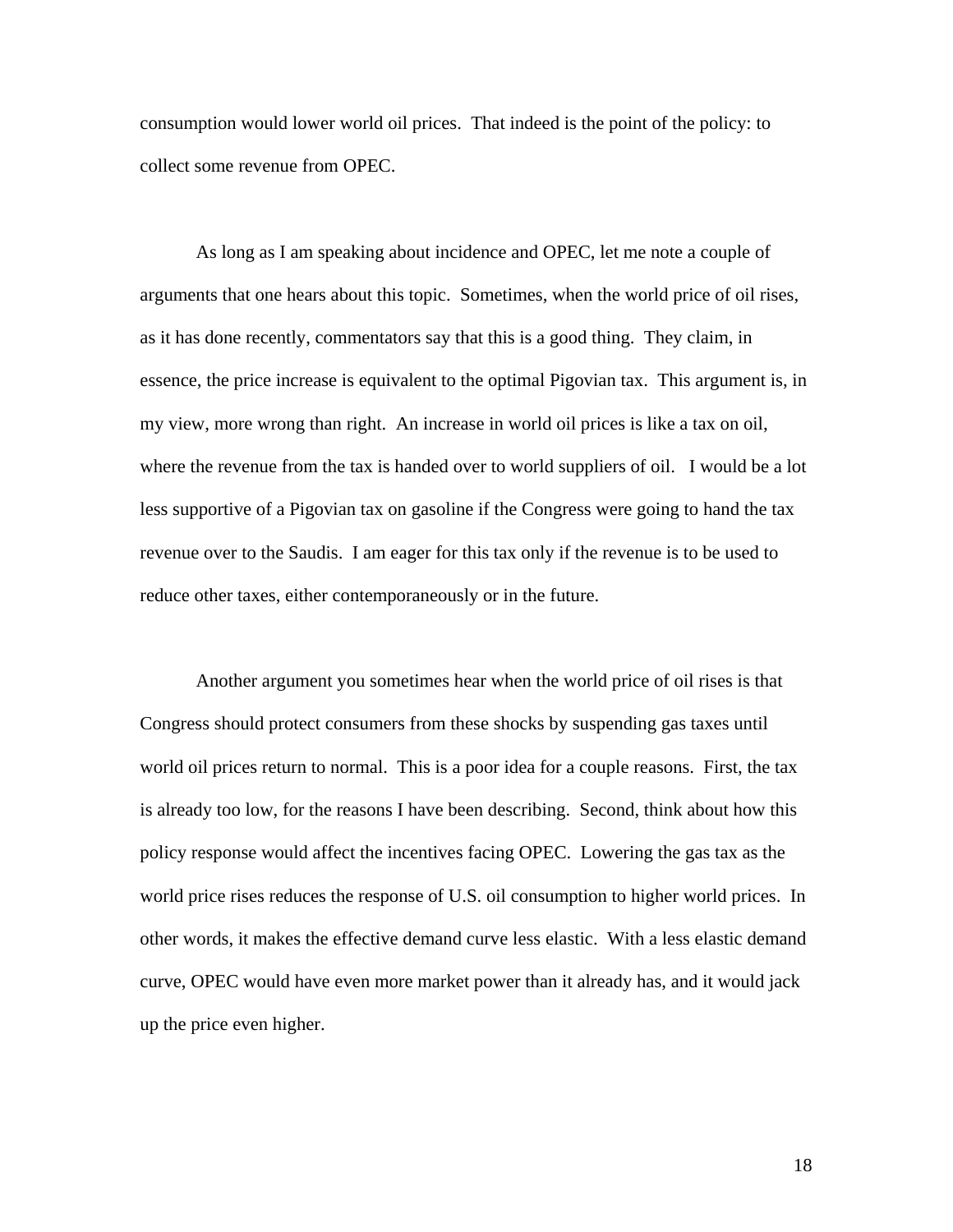#### **Distribution Effects**

While I am on the topic of who pays, let me try to dispel a common fear about higher Pigovian taxes, such as taxes on carbon or gasoline--that they will fall disproportionately on the poor. Certainly, a gasoline tax would, by itself, raise the tax burden on anyone who drives a car. And a carbon tax would, in addition, raise the tax burden on anyone who uses electricity produced with fossil fuels, which includes just about everybody. Some might fear these taxes would be particularly hard on those at the bottom of the economic ladder.

Yet that is not necessarily the case. A 1991 study by MIT economist James Poterba called "Is the Gasoline Tax Regressive?" concluded that "low-expenditure households devote a smaller share of their budget to gasoline than do their counterparts in the middle of the expenditure distribution." The poor are far more likely than higherincome households to ride the bus or subway to work.

Moreover, if Congress were to use a hike in Pigovian taxes to pay for a cut in other taxes, there is nothing to stop it from cutting tax rates on lower incomes more than on higher incomes. Gilbert Metcalf, an economist at Tufts, has shown how revenue from a carbon tax could be used to reduce payroll taxes in a way that would leave the distribution of total tax burden approximately unchanged. He proposes a tax of \$15 per metric ton of carbon dioxide, together with a rebate of the federal payroll tax on the first \$3,660 of earnings for each worker. (Note that \$15 per ton of carbon dioxide is equivalent to \$55 per ton of carbon.)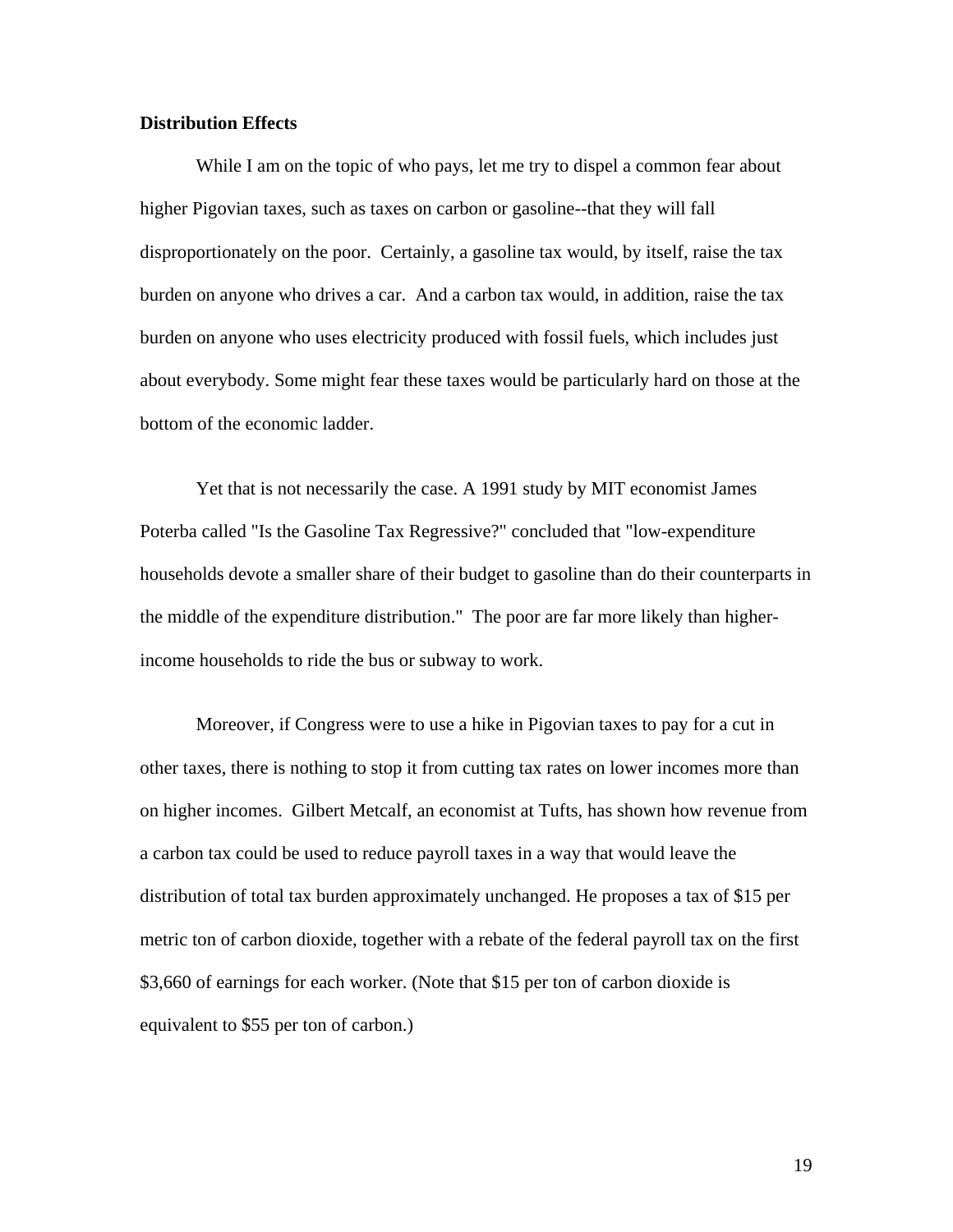So while it makes sense to think through the distributional impact of higher gasoline or carbon taxes, concern about the income distribution need not be a reason to avoid these taxes. The economists in the Treasury department are fully capable of designing a package of tax hikes and tax cuts that together internalize externalities and leave the overall distribution of the tax burden approximately unchanged.

#### **Not a Wacky Idea**

 In my introduction, I mentioned Speaker of the House Nancy Pelosi as an example of a political leader expressing concern about high gas prices. Perhaps, to be fair, I should have pointed out that political opposition to higher gas taxes is bipartisan, and if anything, is perhaps a bit stronger among Republicans than Democrats. Bill Clinton did propose a BTU tax in 1993, but the plan died in Congress. The political fallout from that wise but ill-fated attempt may be one reason why so many elected leaders are now reluctant to try again.

 When I was chairman of President Bush's Council of Economic Advisers, I once raised the topic of an increased gasoline tax as I sat in the oval office in the midst of a discussion of reforming CAFE standards. The president made pretty clear that he thought higher gasoline taxes were a wacky idea. And, in fact, during the 2004 campaign, the Bush team ran a television ad criticizing John Kerry for once favoring a 50 cent increase in the gas tax. "Some people have wacky ideas," the voiceover said.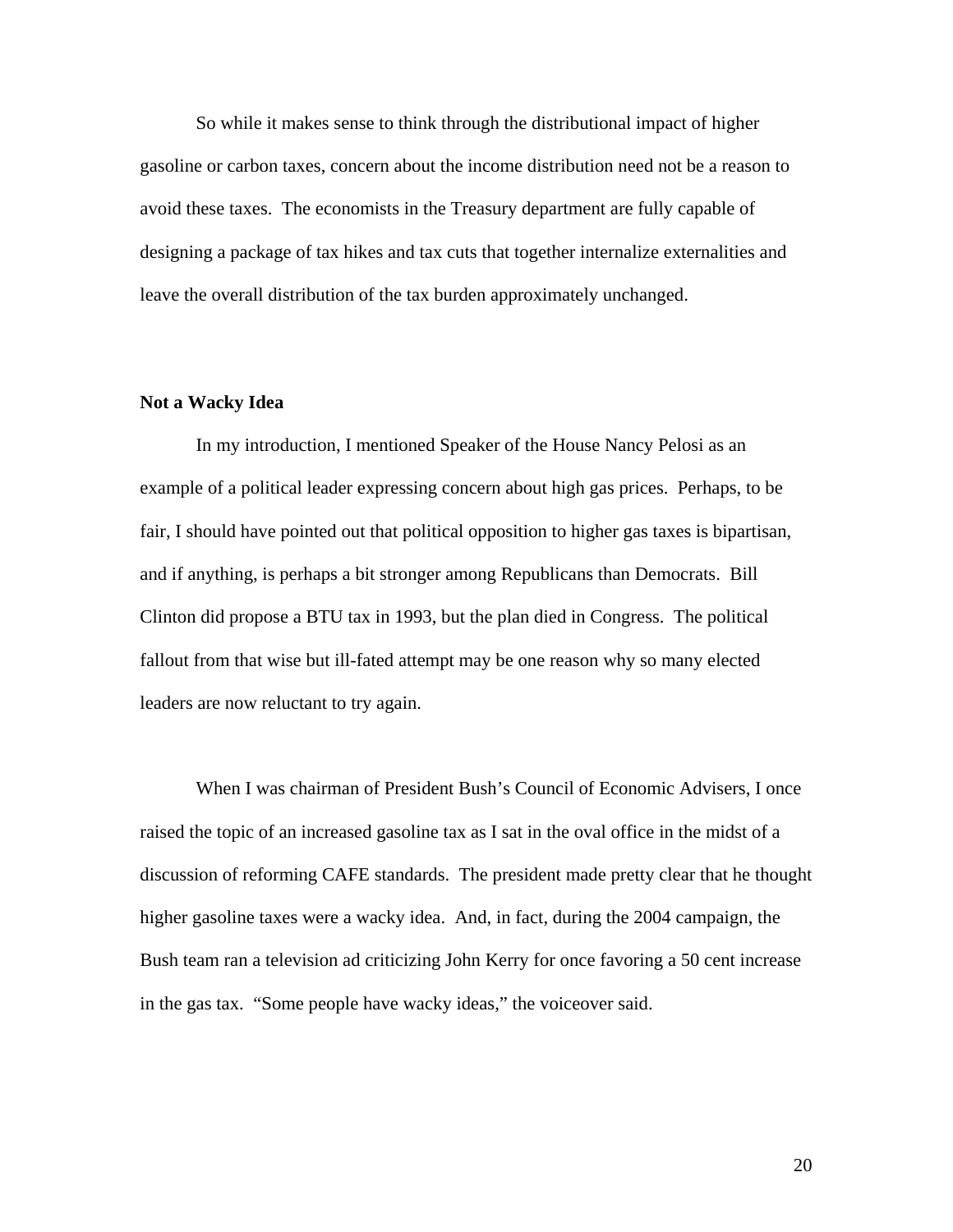As judged on purely political terms, higher Pigovian taxes are a wacky idea. I have yet to see a major candidate for President endorse the concept. In 2004, John Kerry denied being in favor of high gas taxes. His campaign said that it was Bush adviser Greg Mankiw who in fact favored high gas taxes. That retort was correct—I had written in favor of higher gasoline taxes several times. But it was not particularly effective: Few voters had any idea who Greg Mankiw was.

 As judged by the standard principles of economics, however, rather than by the standards of politics, higher Pigovian taxes are not wacky but eminently sensible. My goal here has been to convince you of that view. Only you can judge if I have succeeded. If so, and if we together can convince enough other voters, the political dynamic will undoubtedly change. We can hope that in future elections the gap between the advice of the economic advisers and the advice of the political consultants will become a lot smaller.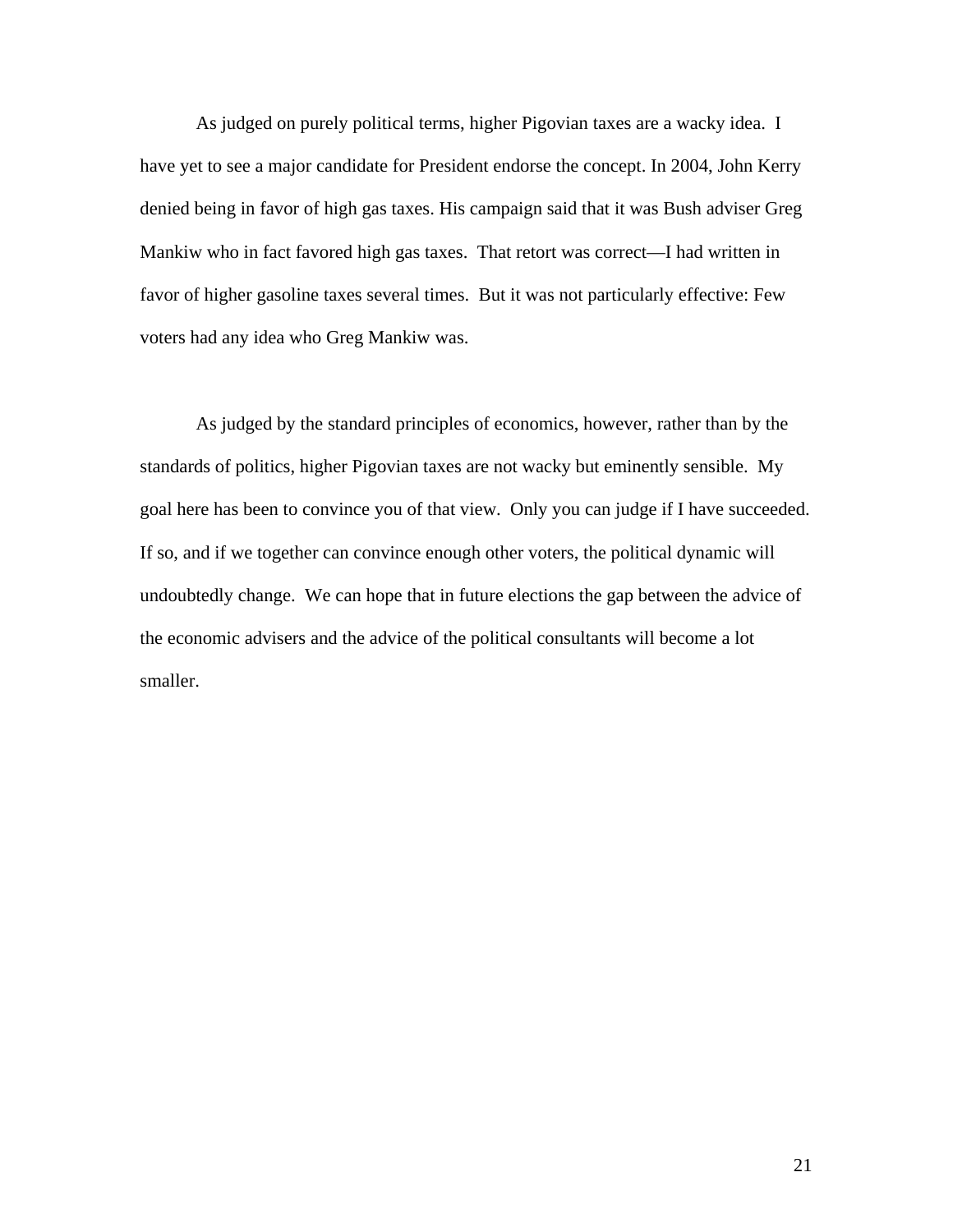#### **References**

Bergstrom, Theodore C. 1982. "On Capturing Oil Rents with a National Excise Tax," *American Economic Review*, volume 72, number 1 (March): 194-201.

Bright, Beckey, "Many Americans Are Trimming Travel, But Few Car Pool To Cut Fuel Use," *Wall Street Journal*, July 7, 2007.

Caplan, Bryan. 2007. *The Myth of the Rational Voter: Why Democracies Choose Bad Policies*, Princeton NJ: Princeton University Press.

Izzo, Phil, "Is It time for a New Tax on Energy?" *Wall Street Journal*, February 9, 2007.

Metcalf, Gilbert E. 2007. "A Green Employment Tax Swap: Using a Carbon Tax to Finance Payroll Tax Relief," Policy Brief, The Brookings Institution and the World Resources Institute.

Nordhaus, William. 2007. "Critical Assumptions in the Stern Review on Climate Change," *Science*, volume 317, July 13: 201-202.